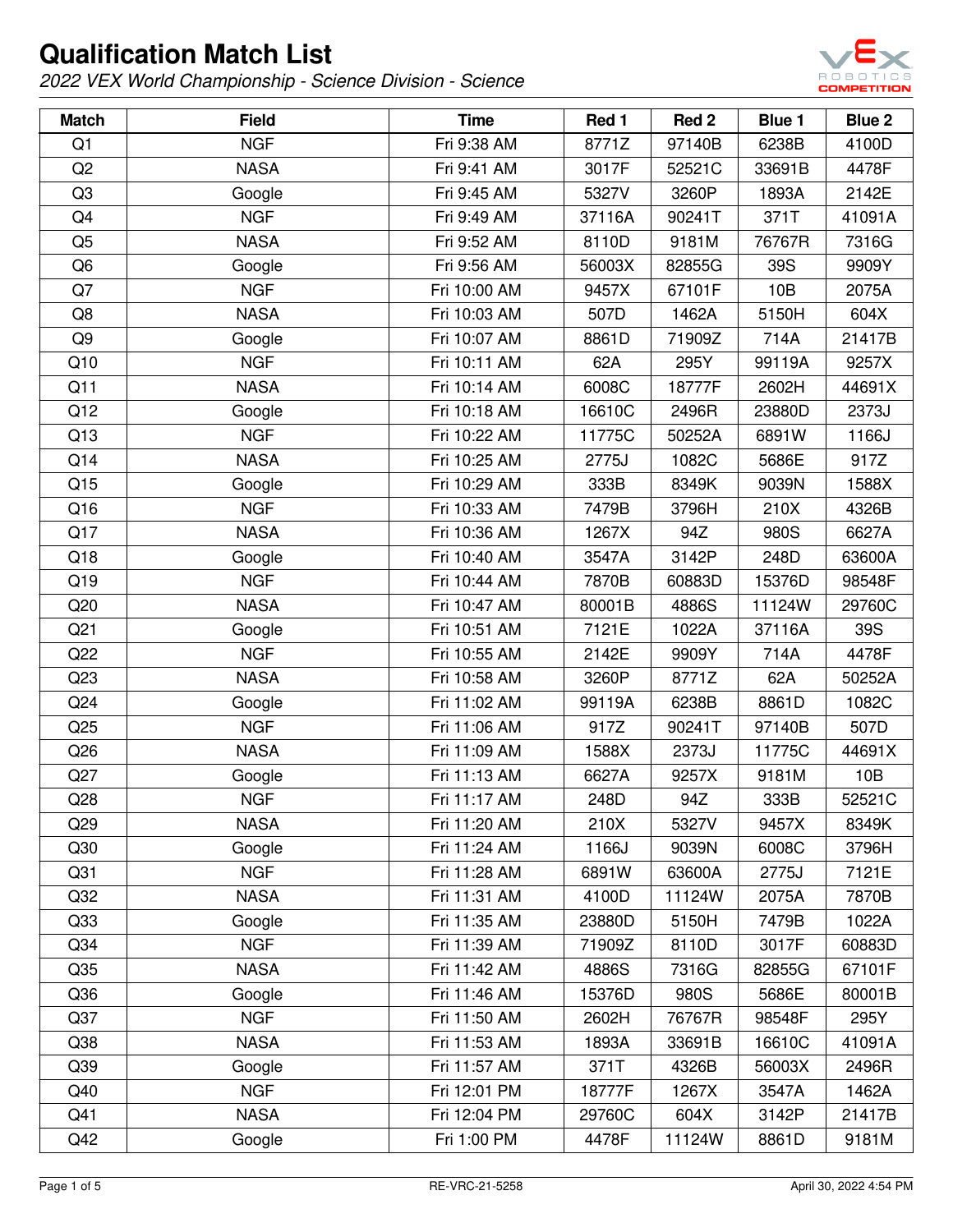

| <b>Match</b> | <b>Field</b> | <b>Time</b> | Red 1  | Red <sub>2</sub> | Blue 1 | Blue 2 |
|--------------|--------------|-------------|--------|------------------|--------|--------|
| Q43          | <b>NGF</b>   | Fri 1:03 PM | 7870B  | 9909Y            | 3260P  | 11775C |
| Q44          | <b>NASA</b>  | Fri 1:07 PM | 2775J  | 99119A           | 8771Z  | 3796H  |
| Q45          | Google       | Fri 1:10 PM | 52521C | 1588X            | 4886S  | 6008C  |
| Q46          | <b>NGF</b>   | Fri 1:14 PM | 2142E  | 333B             | 63600A | 980S   |
| Q47          | <b>NASA</b>  | Fri 1:17 PM | 97140B | 9039N            | 60883D | 5150H  |
| Q48          | Google       | Fri 1:21 PM | 2602H  | 6238B            | 7316G  | 37116A |
| Q49          | <b>NGF</b>   | Fri 1:24 PM | 2496R  | 50252A           | 7121E  | 71909Z |
| Q50          | <b>NASA</b>  | Fri 1:28 PM | 15376D | 41091A           | 94Z    | 5327V  |
| Q51          | Google       | Fri 1:31 PM | 604X   | 917Z             | 9457X  | 8110D  |
| Q52          | <b>NGF</b>   | Fri 1:35 PM | 16610C | 3547A            | 1082C  | 6891W  |
| Q53          | <b>NASA</b>  | Fri 1:38 PM | 44691X | 7479B            | 3017F  | 90241T |
| Q54          | Google       | Fri 1:42 PM | 21417B | 23880D           | 18777F | 295Y   |
| Q55          | <b>NGF</b>   | Fri 1:45 PM | 39S    | 10B              | 4326B  | 98548F |
| Q56          | <b>NASA</b>  | Fri 1:49 PM | 2075A  | 33691B           | 1022A  | 29760C |
| Q57          | Google       | Fri 1:53 PM | 371T   | 1893A            | 9257X  | 507D   |
| Q58          | <b>NGF</b>   | Fri 1:56 PM | 6627A  | 5686E            | 1462A  | 248D   |
| Q59          | <b>NASA</b>  | Fri 2:00 PM | 4100D  | 8349K            | 56003X | 62A    |
| Q60          | Google       | Fri 2:03 PM | 714A   | 67101F           | 3142P  | 1267X  |
| Q61          | <b>NGF</b>   | Fri 2:07 PM | 210X   | 1166J            | 82855G | 2373J  |
| Q62          | <b>NASA</b>  | Fri 2:10 PM | 80001B | 76767R           | 9909Y  | 50252A |
| Q63          | Google       | Fri 2:14 PM | 980S   | 7121E            | 3260P  | 97140B |
| Q64          | <b>NGF</b>   | Fri 2:17 PM | 60883D | 295Y             | 9457X  | 6008C  |
| Q65          | <b>NASA</b>  | Fri 2:21 PM | 4326B  | 63600A           | 15376D | 1588X  |
| Q66          | Google       | Fri 2:24 PM | 37116A | 4478F            | 71909Z | 3796H  |
| Q67          | <b>NGF</b>   | Fri 2:28 PM | 507D   | 41091A           | 7479B  | 1082C  |
| Q68          | <b>NASA</b>  | Fri 2:31 PM | 248D   | 8861D            | 39S    | 23880D |
| Q69          | Google       | Fri 2:35 PM | 98548F | 11775C           | 6627A  | 333B   |
| Q70          | <b>NGF</b>   | Fri 2:38 PM | 1267X  | 99119A           | 33691B | 4886S  |
| Q71          | <b>NASA</b>  | Fri 2:42 PM | 9181M  | 5150H            | 5686E  | 714A   |
| Q72          | Google       | Fri 2:46 PM | 3017F  | 6891W            | 604X   | 94Z    |
| Q73          | <b>NGF</b>   | Fri 2:49 PM | 3142P  | 2075A            | 2602H  | 8771Z  |
| Q74          | <b>NASA</b>  | Fri 2:53 PM | 1022A  | 21417B           | 210X   | 2142E  |
| Q75          | Google       | Fri 2:56 PM | 67101F | 8349K            | 80001B | 1893A  |
| Q76          | <b>NGF</b>   | Fri 3:00 PM | 917Z   | 371T             | 76767R | 11124W |
| Q77          | <b>NASA</b>  | Fri 3:03 PM | 82855G | 62A              | 2496R  | 3547A  |
| Q78          | Google       | Fri 3:07 PM | 1462A  | 5327V            | 90241T | 16610C |
| Q79          | <b>NGF</b>   | Fri 3:10 PM | 10B    | 56003X           | 6238B  | 2373J  |
| Q80          | <b>NASA</b>  | Fri 3:14 PM | 29760C | 2775J            | 7870B  | 8110D  |
| Q81          | Google       | Fri 3:17 PM | 44691X | 7316G            | 1166J  | 52521C |
| Q82          | <b>NGF</b>   | Fri 3:21 PM | 9257X  | 18777F           | 4100D  | 9039N  |
| Q83          | <b>NASA</b>  | Fri 3:24 PM | 6627A  | 15376D           | 3260P  | 8861D  |
| Q84          | Google       | Fri 3:28 PM | 63600A | 9909Y            | 71909Z | 507D   |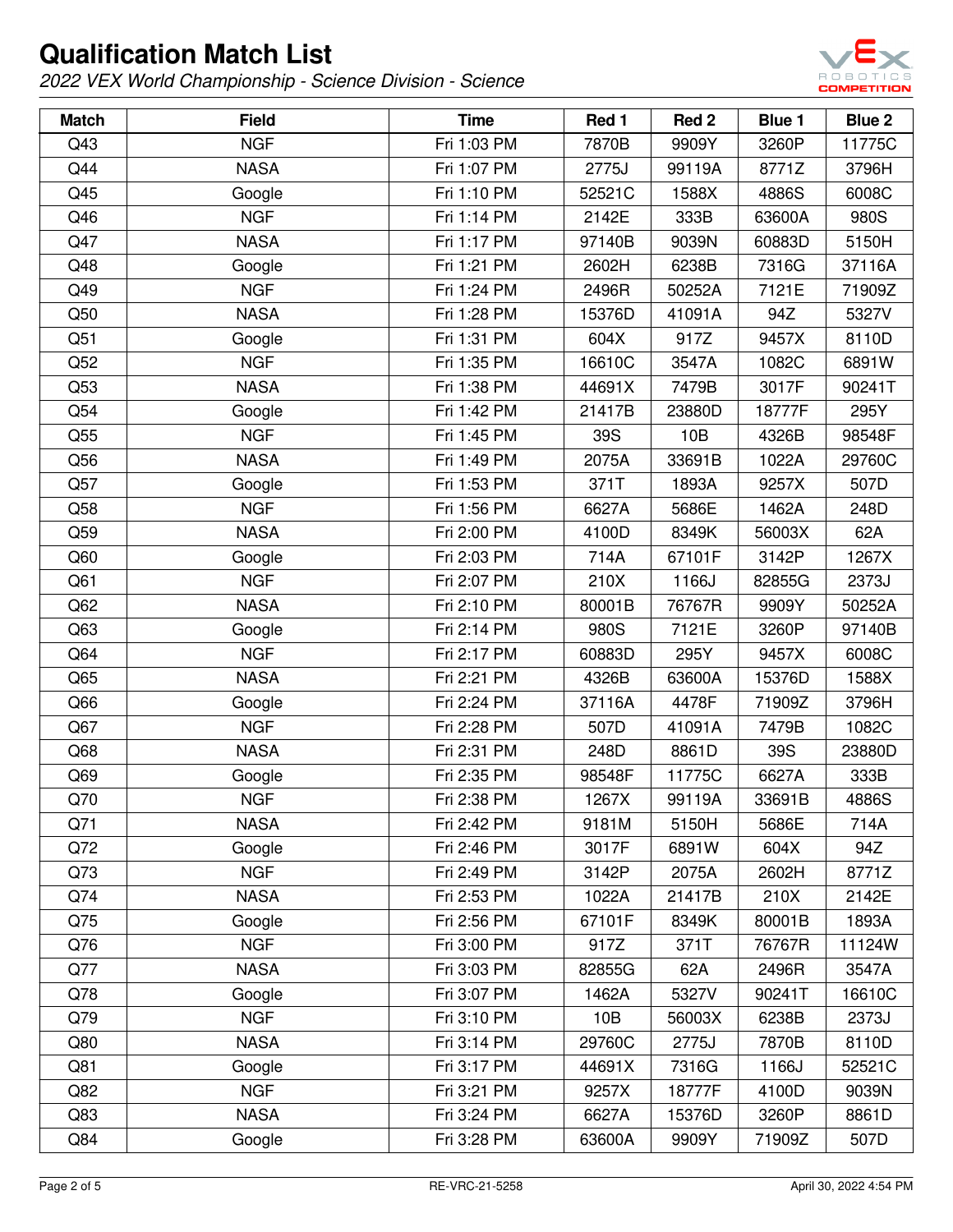

| <b>Match</b> | <b>Field</b> | <b>Time</b> | Red 1  | Red 2  | <b>Blue 1</b> | Blue 2 |
|--------------|--------------|-------------|--------|--------|---------------|--------|
| Q85          | <b>NGF</b>   | Fri 3:31 PM | 39S    | 2602H  | 33691B        | 21417B |
| Q86          | <b>NASA</b>  | Fri 3:35 PM | 11124W | 41091A | 248D          | 99119A |
| Q87          | Google       | Fri 3:39 PM | 62A    | 980S   | 67101F        | 371T   |
| Q88          | <b>NGF</b>   | Fri 3:42 PM | 97140B | 3796H  | 82855G        | 16610C |
| Q89          | <b>NASA</b>  | Fri 3:46 PM | 6008C  | 5150H  | 8349K         | 94Z    |
| Q90          | Google       | Fri 3:49 PM | 1893A  | 10B    | 333B          | 4478F  |
| Q91          | <b>NGF</b>   | Fri 3:53 PM | 2142E  | 23880D | 56003X        | 6891W  |
| Q92          | <b>NASA</b>  | Fri 3:56 PM | 2373J  | 5686E  | 52521C        | 604X   |
| Q93          | Google       | Fri 4:00 PM | 76767R | 37116A | 18777F        | 5327V  |
| Q94          | <b>NGF</b>   | Fri 4:03 PM | 1082C  | 4886S  | 1462A         | 9181M  |
| Q95          | <b>NASA</b>  | Fri 4:07 PM | 98548F | 9457X  | 2775J         | 4100D  |
| Q96          | Google       | Fri 4:10 PM | 210X   | 9257X  | 50252A        | 3142P  |
| Q97          | <b>NGF</b>   | Fri 4:14 PM | 714A   | 295Y   | 1022A         | 44691X |
| Q98          | <b>NASA</b>  | Fri 4:17 PM | 9039N  | 11775C | 2075A         | 7479B  |
| Q99          | Google       | Fri 4:21 PM | 8110D  | 4326B  | 1267X         | 7121E  |
| Q100         | <b>NGF</b>   | Fri 4:24 PM | 8771Z  | 7870B  | 7316G         | 2496R  |
| Q101         | <b>NASA</b>  | Fri 4:28 PM | 80001B | 3017F  | 6238B         | 917Z   |
| Q102         | Google       | Fri 4:32 PM | 1166J  | 90241T | 1588X         | 60883D |
| Q103         | <b>NGF</b>   | Fri 4:35 PM | 29760C | 3547A  | 507D          | 15376D |
| Q104         | <b>NASA</b>  | Fri 4:39 PM | 71909Z | 97140B | 11124W        | 2602H  |
| Q105         | Google       | Fri 4:42 PM | 604X   | 8861D  | 1893A         | 980S   |
| Q106         | <b>NGF</b>   | Fri 4:46 PM | 56003X | 1462A  | 33691B        | 3142P  |
| Q107         | <b>NASA</b>  | Fri 4:49 PM | 44691X | 5327V  | 63600A        | 23880D |
| Q108         | Google       | Fri 4:53 PM | 9181M  | 94Z    | 62A           | 16610C |
| Q109         | <b>NGF</b>   | Fri 4:56 PM | 4886S  | 2075A  | 6627A         | 371T   |
| Q110         | <b>NASA</b>  | Fri 5:00 PM | 7316G  | 333B   | 6891W         | 4100D  |
| Q111         | Google       | Fri 5:03 PM | 39S    | 6008C  | 2373J         | 4478F  |
| Q112         | <b>NGF</b>   | Fri 5:07 PM | 60883D | 1022A  | 5686E         | 4326B  |
| Q113         | <b>NASA</b>  | Fri 5:10 PM | 98548F | 50252A | 3547A         | 7479B  |
| Q114         | Google       | Fri 5:14 PM | 37116A | 80001B | 8110D         | 1166J  |
| Q115         | <b>NGF</b>   | Fri 5:17 PM | 1267X  | 1082C  | 9039N         | 9909Y  |
| Q116         | <b>NASA</b>  | Fri 5:21 PM | 82855G | 2775J  | 3017F         | 5150H  |
| Q117         | Google       | Fri 5:25 PM | 917Z   | 2496R  | 295Y          | 2142E  |
| Q118         | <b>NGF</b>   | Fri 5:28 PM | 52521C | 21417B | 90241T        | 8349K  |
| Q119         | <b>NASA</b>  | Fri 5:32 PM | 714A   | 9457X  | 18777F        | 7870B  |
| Q120         | Google       | Fri 5:35 PM | 3260P  | 1588X  | 99119A        | 10B    |
| Q121         | <b>NGF</b>   | Fri 5:39 PM | 6238B  | 3796H  | 41091A        | 67101F |
| Q122         | <b>NASA</b>  | Fri 5:42 PM | 7121E  | 248D   | 8771Z         | 9257X  |
| Q123         | Google       | Fri 5:46 PM | 210X   | 11775C | 29760C        | 76767R |
| Q124         | <b>NGF</b>   | Fri 5:49 PM | 44691X | 507D   | 4886S         | 37116A |
| Q125         | <b>NASA</b>  | Fri 5:53 PM | 5686E  | 23880D | 2075A         | 1166J  |
| Q126         | Google       | Fri 5:56 PM | 1022A  | 8110D  | 11124W        | 1462A  |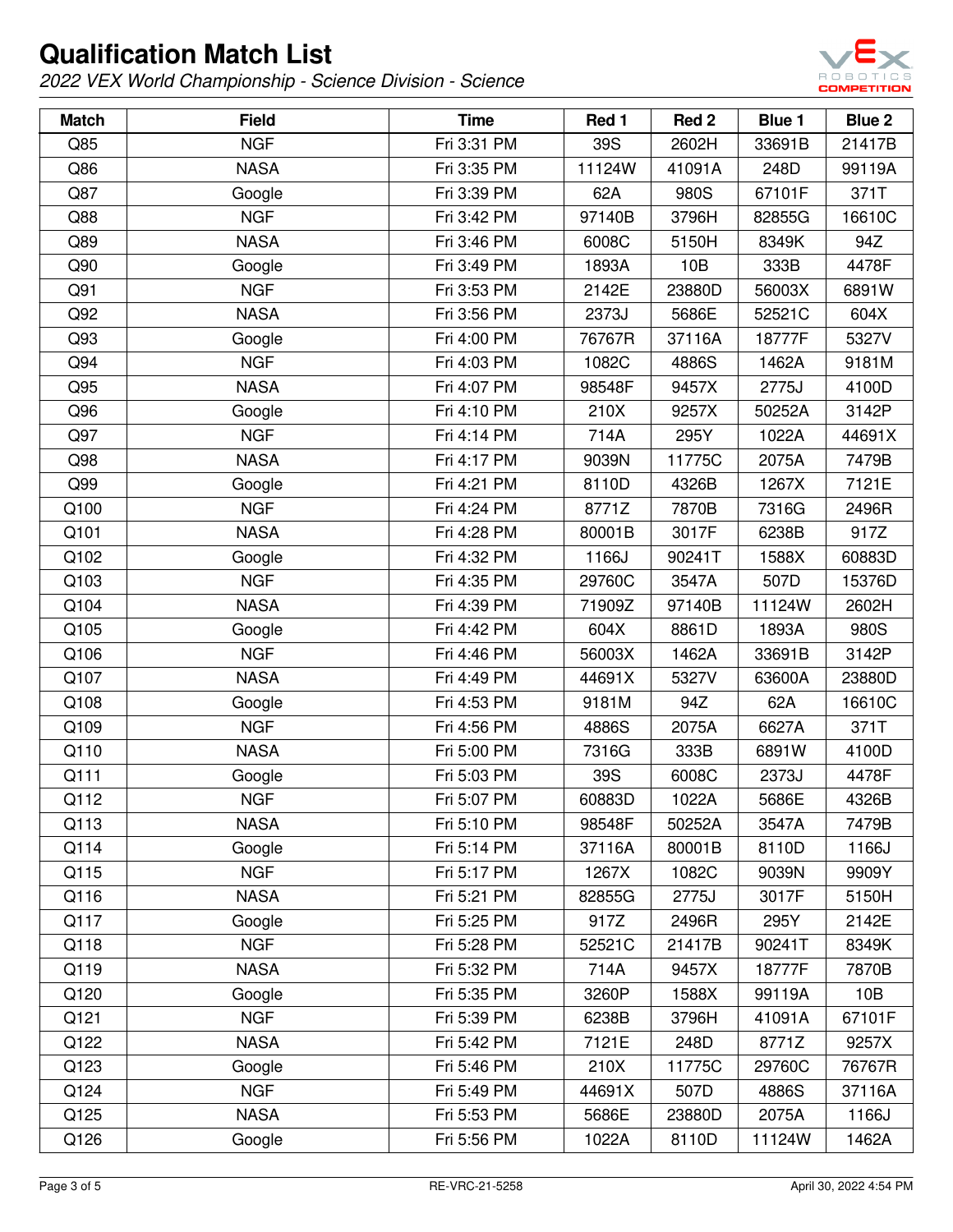

| <b>Match</b> | <b>Field</b> | <b>Time</b> | Red 1  | Red <sub>2</sub> | <b>Blue 1</b> | Blue 2 |
|--------------|--------------|-------------|--------|------------------|---------------|--------|
| Q127         | <b>NGF</b>   | Fri 6:00 PM | 4100D  | 60883D           | 80001B        | 94Z    |
| Q128         | <b>NASA</b>  | Fri 6:03 PM | 33691B | 62A              | 15376D        | 9039N  |
| Q129         | Google       | Fri 6:07 PM | 6891W  | 9457X            | 52521C        | 82855G |
| Q130         | <b>NGF</b>   | Fri 6:10 PM | 16610C | 10B              | 2775J         | 71909Z |
| Q131         | <b>NASA</b>  | Fri 6:14 PM | 6238B  | 8349K            | 9909Y         | 18777F |
| Q132         | Google       | Fri 6:18 PM | 333B   | 7870B            | 604X          | 9181M  |
| Q133         | <b>NGF</b>   | Fri 6:21 PM | 76767R | 714A             | 6627A         | 1893A  |
| Q134         | <b>NASA</b>  | Fri 6:25 PM | 980S   | 7479B            | 295Y          | 8771Z  |
| Q135         | Google       | Fri 6:28 PM | 371T   | 2142E            | 97140B        | 6008C  |
| Q136         | <b>NGF</b>   | Fri 6:32 PM | 7121E  | 41091A           | 11775C        | 2602H  |
| Q137         | <b>NASA</b>  | Fri 6:35 PM | 917Z   | 56003X           | 210X          | 1267X  |
| Q138         | Google       | Fri 6:39 PM | 3017F  | 3260P            | 39S           | 29760C |
| Q139         | <b>NGF</b>   | Fri 6:42 PM | 248D   | 50252A           | 3796H         | 5327V  |
| Q140         | <b>NASA</b>  | Fri 6:46 PM | 2373J  | 3547A            | 99119A        | 7316G  |
| Q141         | Google       | Fri 6:49 PM | 8861D  | 1588X            | 98548F        | 5150H  |
| Q142         | <b>NGF</b>   | Fri 6:53 PM | 4478F  | 2496R            | 9257X         | 21417B |
| Q143         | <b>NASA</b>  | Fri 6:56 PM | 63600A | 67101F           | 1082C         | 90241T |
| Q144         | Google       | Sat 8:15 AM | 3142P  | 4326B            | 44691X        | 82855G |
| Q145         | <b>NGF</b>   | Sat 8:18 AM | 5686E  | 94Z              | 371T          | 71909Z |
| Q146         | <b>NASA</b>  | Sat 8:22 AM | 4100D  | 7479B            | 2142E         | 1166J  |
| Q147         | Google       | Sat 8:25 AM | 295Y   | 1462A            | 11775C        | 6238B  |
| Q148         | <b>NGF</b>   | Sat 8:29 AM | 9909Y  | 1893A            | 37116A        | 60883D |
| Q149         | <b>NASA</b>  | Sat 8:33 AM | 11124W | 2775J            | 5327V         | 714A   |
| Q150         | Google       | Sat 8:36 AM | 2075A  | 7316G            | 15376D        | 917Z   |
| Q151         | <b>NGF</b>   | Sat 8:40 AM | 2602H  | 5150H            | 333B          | 1267X  |
| Q152         | <b>NASA</b>  | Sat 8:43 AM | 507D   | 9039N            | 50252A        | 2373J  |
| Q153         | Google       | Sat 8:47 AM | 52521C | 39S              | 62A           | 63600A |
| Q154         | <b>NGF</b>   | Sat 8:51 AM | 18777F | 1588X            | 1022A         | 97140B |
| Q155         | <b>NASA</b>  | Sat 8:54 AM | 6627A  | 3796H            | 56003X        | 7121E  |
| Q156         | Google       | Sat 8:58 AM | 33691B | 7870B            | 76767R        | 248D   |
| Q157         | <b>NGF</b>   | Sat 9:02 AM | 1082C  | 2496R            | 10B           | 210X   |
| Q158         | <b>NASA</b>  | Sat 9:05 AM | 6891W  | 6008C            | 8861D         | 8110D  |
| Q159         | Google       | Sat 9:09 AM | 604X   | 9257X            | 67101F        | 4326B  |
| Q160         | <b>NGF</b>   | Sat 9:12 AM | 8349K  | 3017F            | 980S          | 4886S  |
| Q161         | <b>NASA</b>  | Sat 9:16 AM | 98548F | 8771Z            | 41091A        | 21417B |
| Q162         | Google       | Sat 9:20 AM | 90241T | 3547A            | 23880D        | 80001B |
| Q163         | <b>NGF</b>   | Sat 9:23 AM | 29760C | 9181M            | 9457X         | 99119A |
| Q164         | <b>NASA</b>  | Sat 9:27 AM | 3142P  | 4478F            | 16610C        | 3260P  |
| Q165         | Google       | Sat 9:30 AM | 714A   | 11775C           | 60883D        | 917Z   |
| Q166         | <b>NGF</b>   | Sat 9:34 AM | 2602H  | 1462A            | 7870B         | 52521C |
| Q167         | <b>NASA</b>  | Sat 9:38 AM | 7316G  | 50252A           | 2775J         | 1893A  |
| Q168         | Google       | Sat 9:41 AM | 63600A | 8861D            | 76767R        | 1267X  |